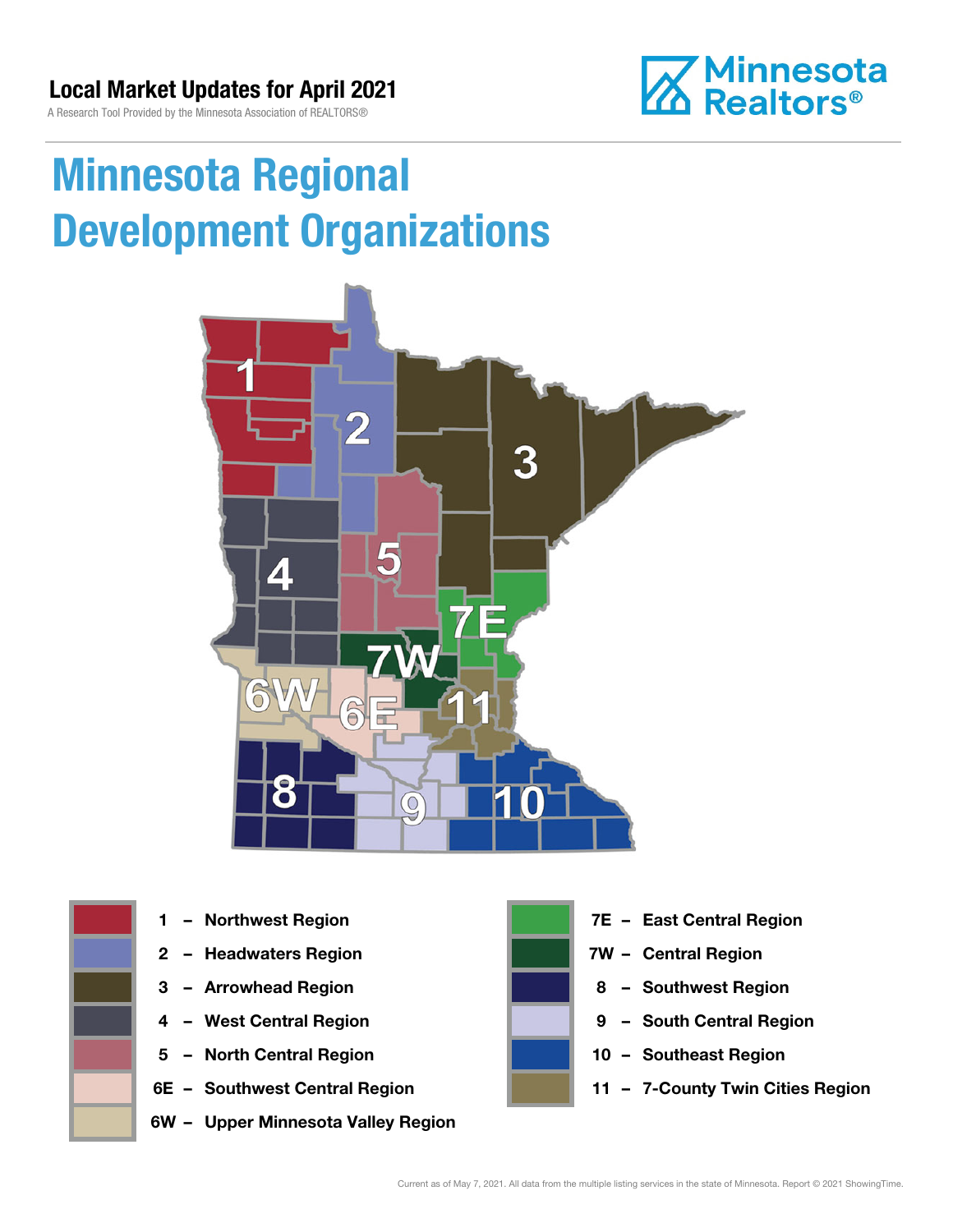A Research Tool Provided by the Minnesota Association of REALTORS®



## 1 – Northwest Region

|                                          | <b>April</b> |           |                | <b>Year to Date</b> |                    |                       |
|------------------------------------------|--------------|-----------|----------------|---------------------|--------------------|-----------------------|
| <b>Key Metrics</b>                       | 2020         | 2021      | Percent Change | <b>Thru 4-2020</b>  | <b>Thru 4-2021</b> | <b>Percent Change</b> |
| <b>New Listings</b>                      | 42           | 47        | $+11.9%$       | 161                 | 137                | $-14.9%$              |
| <b>Pending Sales</b>                     | 34           | 59        | $+73.5%$       | 136                 | 164                | $+20.6%$              |
| <b>Closed Sales</b>                      | 29           | 27        | $-6.9%$        | 106                 | 145                | $+36.8%$              |
| Median Sales Price*                      | \$147,500    | \$158,900 | $+7.7%$        | \$116,000           | \$142,500          | $+22.8%$              |
| Percent of Original List Price Received* | 89.6%        | 98.3%     | $+9.7%$        | 90.9%               | 94.6%              | $+4.1%$               |
| Days on Market Until Sale                | 132          | 50        | $-62.1%$       | 101                 | 72                 | $-28.7%$              |
| Months Supply of Inventory               | 4.9          | 1.5       | $-69.4%$       |                     |                    |                       |

\* Does not account for sale concessions and/or down payment assistance. Note: Activity for one month can sometimes look extreme due to small sample size.



#### **Historical Median Sales Price** Rolling 12-Month Calculation



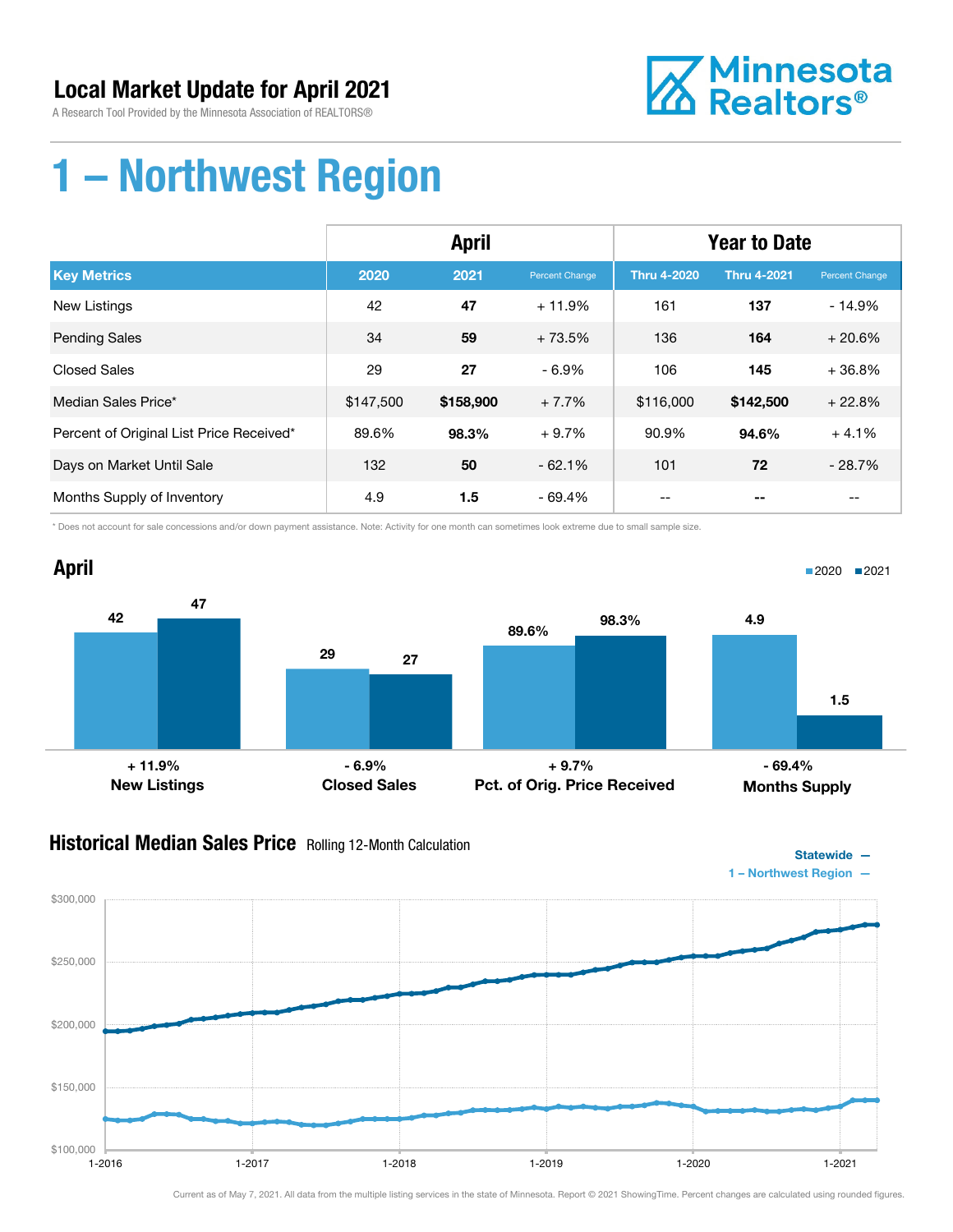A Research Tool Provided by the Minnesota Association of REALTORS®



## 2 – Headwaters Region

|                                          | <b>April</b> |           |                | <b>Year to Date</b> |                    |                |
|------------------------------------------|--------------|-----------|----------------|---------------------|--------------------|----------------|
| <b>Key Metrics</b>                       | 2020         | 2021      | Percent Change | <b>Thru 4-2020</b>  | <b>Thru 4-2021</b> | Percent Change |
| <b>New Listings</b>                      | 135          | 113       | $-16.3%$       | 430                 | 337                | $-21.6%$       |
| <b>Pending Sales</b>                     | 92           | 88        | $-4.3%$        | 265                 | 316                | $+19.2%$       |
| <b>Closed Sales</b>                      | 65           | 83        | $+27.7%$       | 183                 | 267                | $+45.9%$       |
| Median Sales Price*                      | \$180,000    | \$229,000 | $+27.2%$       | \$186,650           | \$194,900          | $+4.4%$        |
| Percent of Original List Price Received* | 94.6%        | 98.4%     | $+4.0%$        | 94.6%               | 96.1%              | $+1.6%$        |
| Days on Market Until Sale                | 95           | 62        | $-34.7%$       | 84                  | 68                 | $-19.0%$       |
| Months Supply of Inventory               | 4.5          | 1.2       | - 73.3%        |                     |                    |                |

\* Does not account for sale concessions and/or down payment assistance. Note: Activity for one month can sometimes look extreme due to small sample size.



### Historical Median Sales Price Rolling 12-Month Calculation



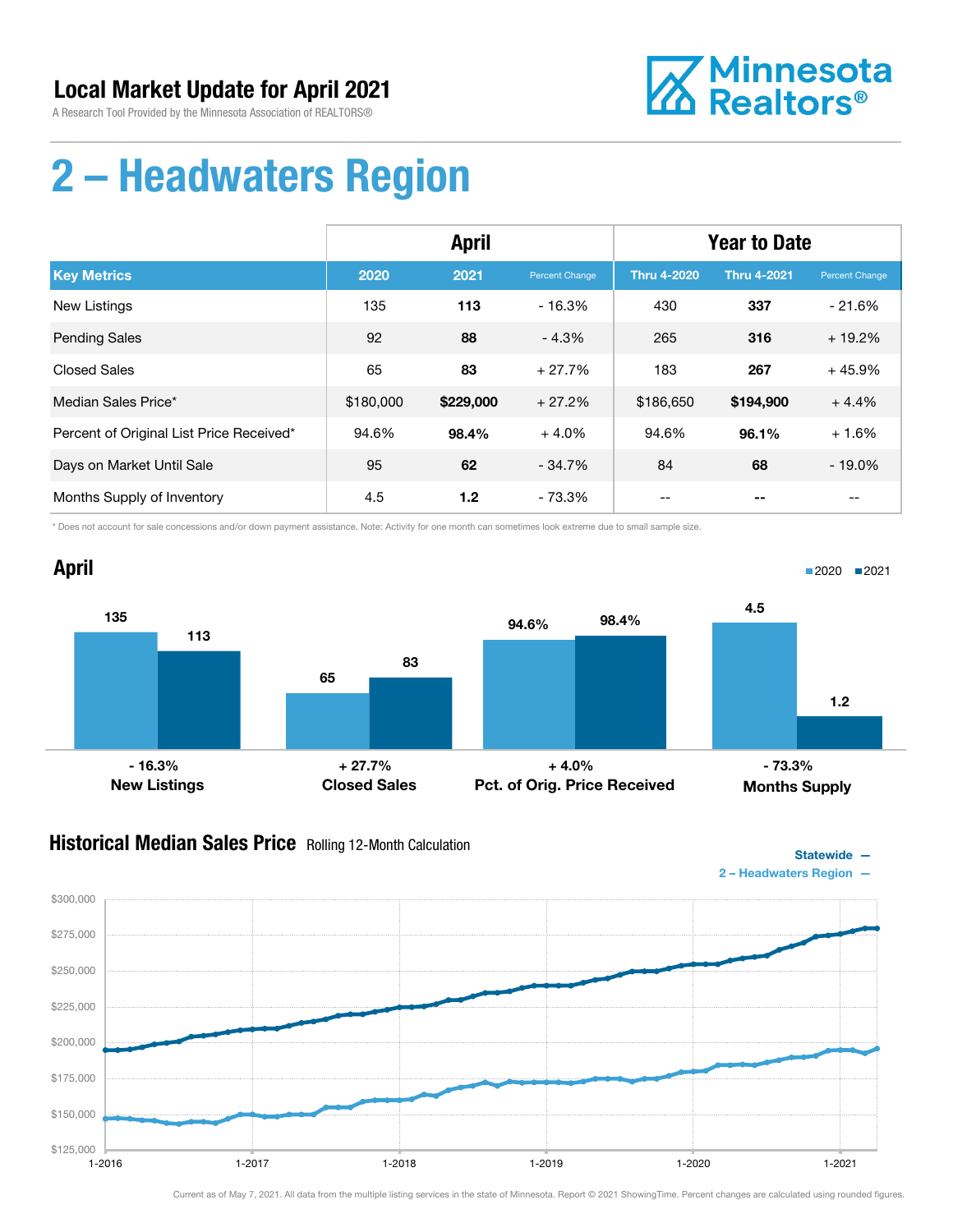A Research Tool Provided by the Minnesota Association of REALTORS®



## 3 – Arrowhead Region

|                                          | <b>April</b> |           |                | <b>Year to Date</b> |                    |                |
|------------------------------------------|--------------|-----------|----------------|---------------------|--------------------|----------------|
| <b>Key Metrics</b>                       | 2020         | 2021      | Percent Change | <b>Thru 4-2020</b>  | <b>Thru 4-2021</b> | Percent Change |
| <b>New Listings</b>                      | 506          | 569       | $+12.5%$       | 1,640               | 1,511              | $-7.9%$        |
| <b>Pending Sales</b>                     | 358          | 431       | $+20.4%$       | 1,222               | 1,347              | $+10.2%$       |
| <b>Closed Sales</b>                      | 310          | 354       | $+14.2%$       | 980                 | 1,118              | $+14.1%$       |
| Median Sales Price*                      | \$182,000    | \$195,000 | $+7.1%$        | \$165,000           | \$187,500          | $+13.6%$       |
| Percent of Original List Price Received* | 95.6%        | 98.6%     | $+3.1%$        | 93.5%               | 96.4%              | $+3.1%$        |
| Days on Market Until Sale                | 83           | 82        | $-1.2%$        | 93                  | 78                 | $-16.1%$       |
| Months Supply of Inventory               | 4.6          | 1.8       | $-60.9%$       | --                  |                    | --             |

\* Does not account for sale concessions and/or down payment assistance. Note: Activity for one month can sometimes look extreme due to small sample size.



#### Historical Median Sales Price Rolling 12-Month Calculation



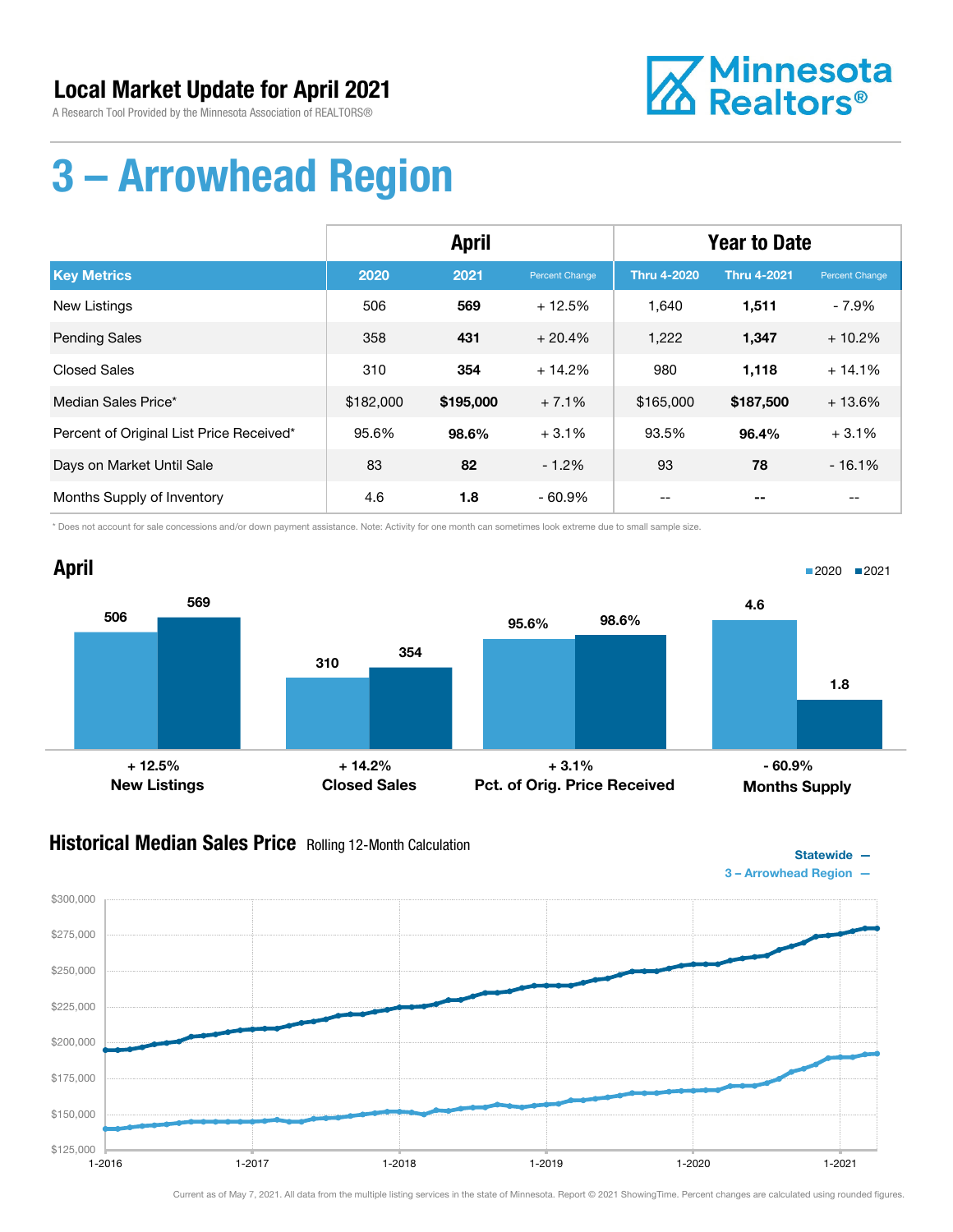A Research Tool Provided by the Minnesota Association of REALTORS®



# 4 – West Central Region

|                                          | <b>April</b> |           |                | <b>Year to Date</b> |                    |                |
|------------------------------------------|--------------|-----------|----------------|---------------------|--------------------|----------------|
| <b>Key Metrics</b>                       | 2020         | 2021      | Percent Change | <b>Thru 4-2020</b>  | <b>Thru 4-2021</b> | Percent Change |
| <b>New Listings</b>                      | 293          | 265       | $-9.6%$        | 993                 | 828                | $-16.6%$       |
| <b>Pending Sales</b>                     | 203          | 270       | $+33.0%$       | 626                 | 781                | $+24.8%$       |
| <b>Closed Sales</b>                      | 149          | 196       | $+31.5%$       | 467                 | 581                | $+24.4%$       |
| Median Sales Price*                      | \$215,000    | \$225,000 | $+4.7%$        | \$196,000           | \$205,750          | $+5.0%$        |
| Percent of Original List Price Received* | 96.1%        | 97.8%     | $+1.8%$        | 94.5%               | 95.8%              | $+1.4%$        |
| Days on Market Until Sale                | 72           | 60        | $-16.7%$       | 82                  | 68                 | $-17.1%$       |
| Months Supply of Inventory               | 4.3          | 1.6       | $-62.8%$       | --                  |                    | --             |

\* Does not account for sale concessions and/or down payment assistance. Note: Activity for one month can sometimes look extreme due to small sample size.

### April



### Historical Median Sales Price Rolling 12-Month Calculation



 $2020$  2021

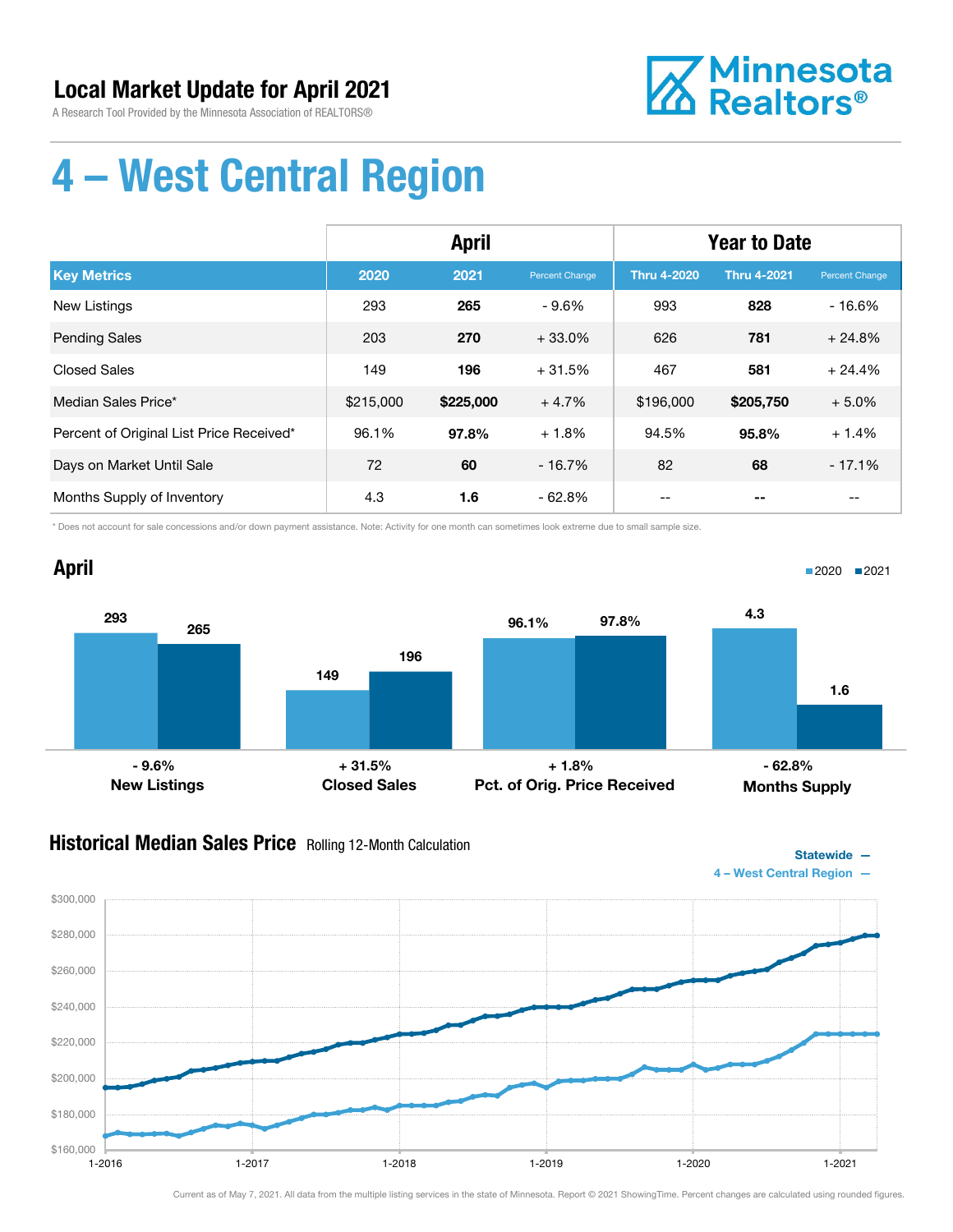A Research Tool Provided by the Minnesota Association of REALTORS®



# 5 – North Central Region

|                                          | <b>April</b> |           |                | <b>Year to Date</b> |                    |                   |
|------------------------------------------|--------------|-----------|----------------|---------------------|--------------------|-------------------|
| <b>Key Metrics</b>                       | 2020         | 2021      | Percent Change | <b>Thru 4-2020</b>  | <b>Thru 4-2021</b> | Percent Change    |
| New Listings                             | 315          | 309       | $-1.9%$        | 1,090               | 915                | $-16.1%$          |
| <b>Pending Sales</b>                     | 222          | 263       | $+18.5%$       | 744                 | 848                | $+14.0%$          |
| <b>Closed Sales</b>                      | 191          | 207       | $+8.4%$        | 583                 | 692                | $+18.7%$          |
| Median Sales Price*                      | \$205,000    | \$245,950 | $+20.0\%$      | \$178,500           | \$220,000          | $+23.2%$          |
| Percent of Original List Price Received* | 96.0%        | 98.6%     | $+2.7%$        | 94.3%               | 97.0%              | $+2.9%$           |
| Days on Market Until Sale                | 75           | 50        | $-33.3%$       | 90                  | 57                 | $-36.7%$          |
| Months Supply of Inventory               | 4.1          | 1.0       | - 75.6%        | $- -$               | --                 | $\qquad \qquad -$ |

\* Does not account for sale concessions and/or down payment assistance. Note: Activity for one month can sometimes look extreme due to small sample size.



#### **Historical Median Sales Price** Rolling 12-Month Calculation



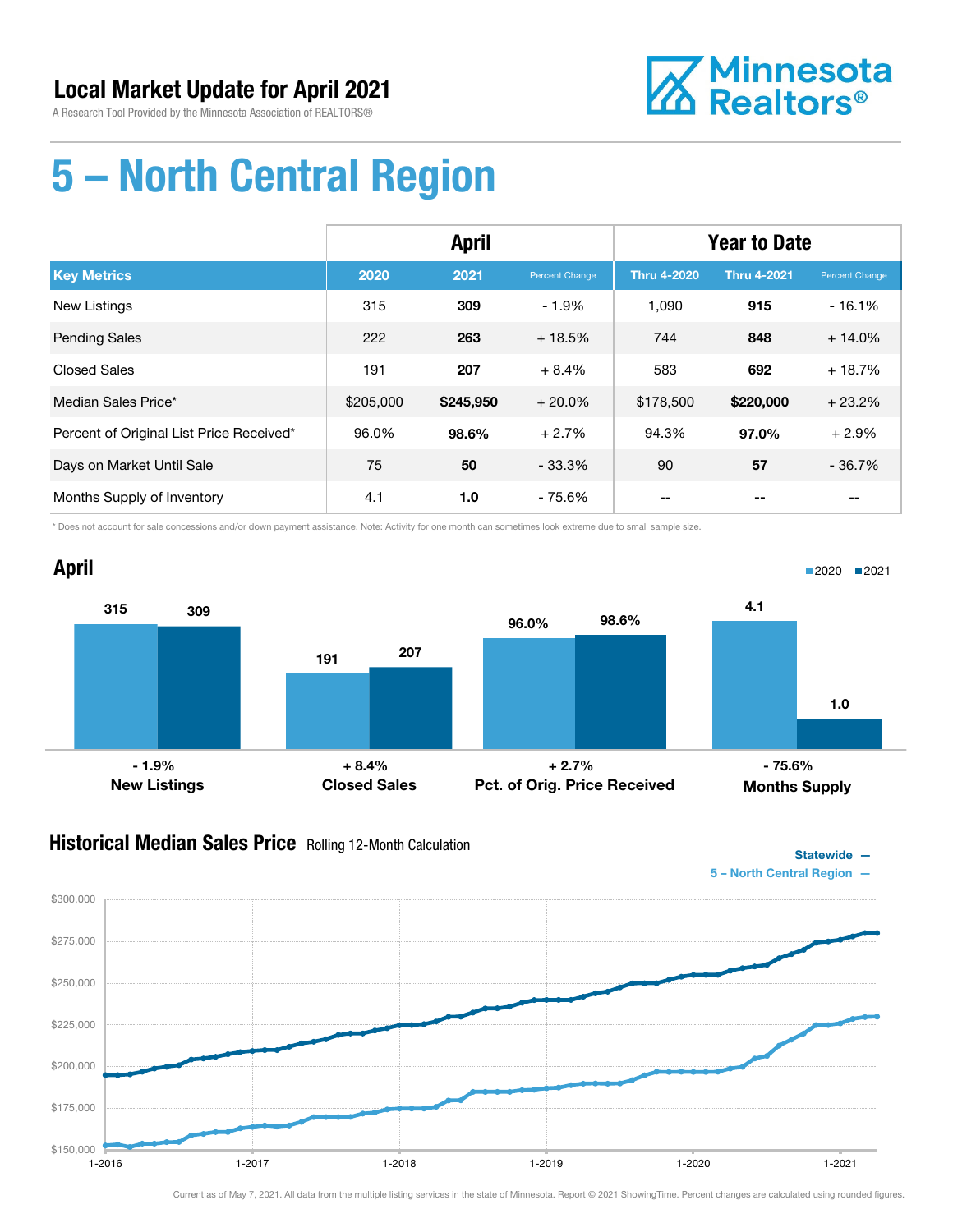



## 6E – Southwest Central Region

|                                          | <b>April</b> |           |                | <b>Year to Date</b> |                    |                |
|------------------------------------------|--------------|-----------|----------------|---------------------|--------------------|----------------|
| <b>Key Metrics</b>                       | 2020         | 2021      | Percent Change | <b>Thru 4-2020</b>  | <b>Thru 4-2021</b> | Percent Change |
| <b>New Listings</b>                      | 141          | 178       | $+26.2%$       | 511                 | 532                | $+4.1%$        |
| <b>Pending Sales</b>                     | 112          | 162       | $+44.6%$       | 440                 | 461                | $+4.8%$        |
| <b>Closed Sales</b>                      | 112          | 111       | $-0.9\%$       | 366                 | 374                | $+2.2%$        |
| Median Sales Price*                      | \$183,000    | \$215,000 | $+17.5%$       | \$170,000           | \$195,000          | $+14.7%$       |
| Percent of Original List Price Received* | 96.3%        | 100.2%    | $+4.0%$        | 95.6%               | 98.3%              | $+2.8%$        |
| Days on Market Until Sale                | 58           | 43        | $-25.9%$       | 68                  | 47                 | $-30.9%$       |
| Months Supply of Inventory               | 2.8          | 1.2       | - 57.1%        |                     |                    |                |

\* Does not account for sale concessions and/or down payment assistance. Note: Activity for one month can sometimes look extreme due to small sample size.



#### **Historical Median Sales Price** Rolling 12-Month Calculation



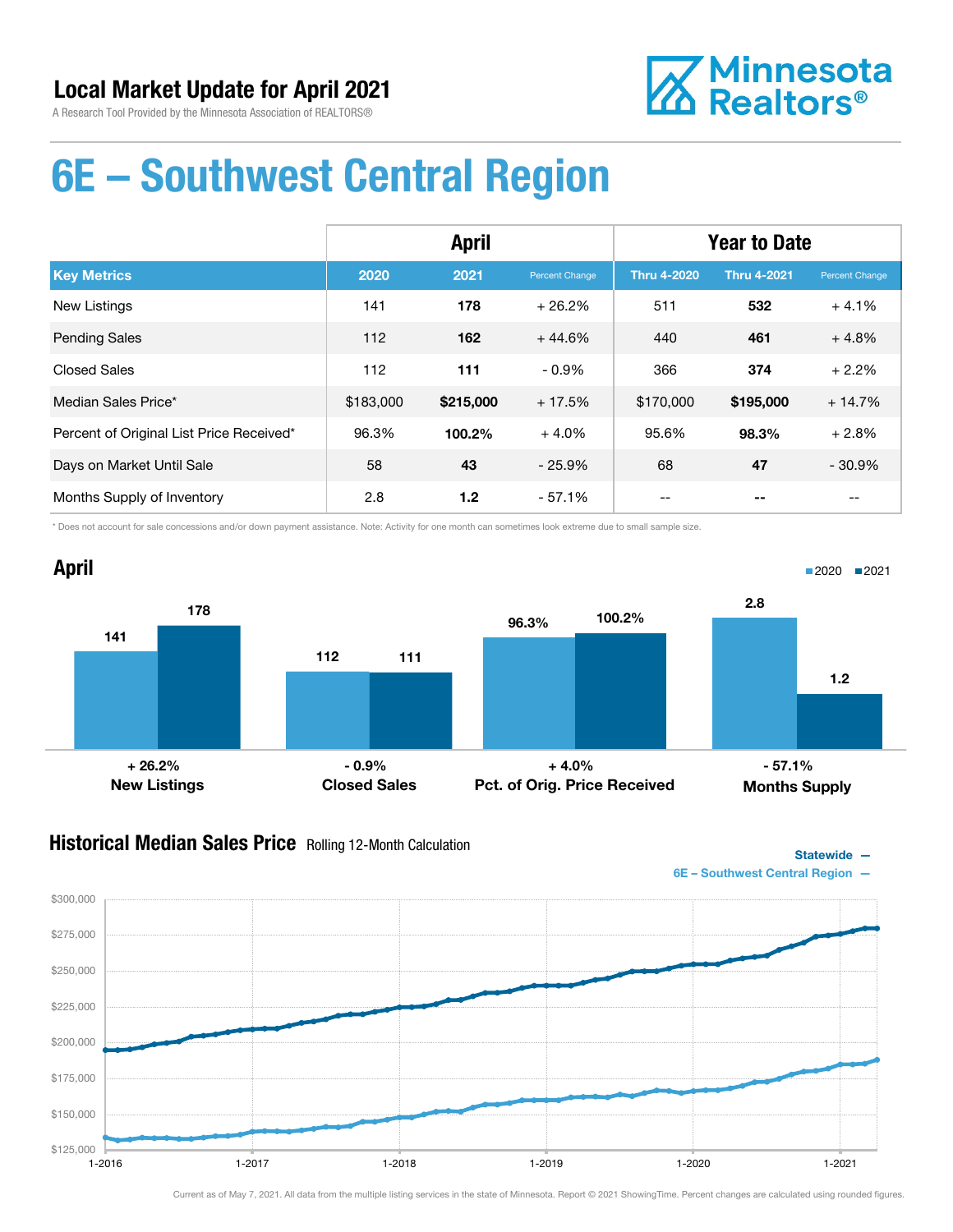

A Research Tool Provided by the Minnesota Association of REALTORS®

## 6W – Upper Minnesota Valley Region

|                                          | <b>April</b> |           |                       | <b>Year to Date</b> |                    |                |
|------------------------------------------|--------------|-----------|-----------------------|---------------------|--------------------|----------------|
| <b>Key Metrics</b>                       | 2020         | 2021      | <b>Percent Change</b> | <b>Thru 4-2020</b>  | <b>Thru 4-2021</b> | Percent Change |
| <b>New Listings</b>                      | 26           | 37        | $+42.3%$              | 120                 | 130                | $+8.3%$        |
| <b>Pending Sales</b>                     | 21           | 40        | $+90.5%$              | 91                  | 140                | $+53.8%$       |
| <b>Closed Sales</b>                      | 28           | 48        | $+71.4%$              | 87                  | 138                | $+58.6%$       |
| Median Sales Price*                      | \$116,000    | \$123,000 | $+6.0%$               | \$89,900            | \$117,500          | $+30.7%$       |
| Percent of Original List Price Received* | 89.1%        | 89.8%     | $+0.8%$               | 88.8%               | 90.1%              | $+1.5%$        |
| Days on Market Until Sale                | 114          | 112       | $-1.8%$               | 104                 | 104                | $0.0\%$        |
| Months Supply of Inventory               | 5.2          | 2.0       | - 61.5%               |                     |                    |                |

\* Does not account for sale concessions and/or down payment assistance. Note: Activity for one month can sometimes look extreme due to small sample size.



#### **Historical Median Sales Price** Rolling 12-Month Calculation



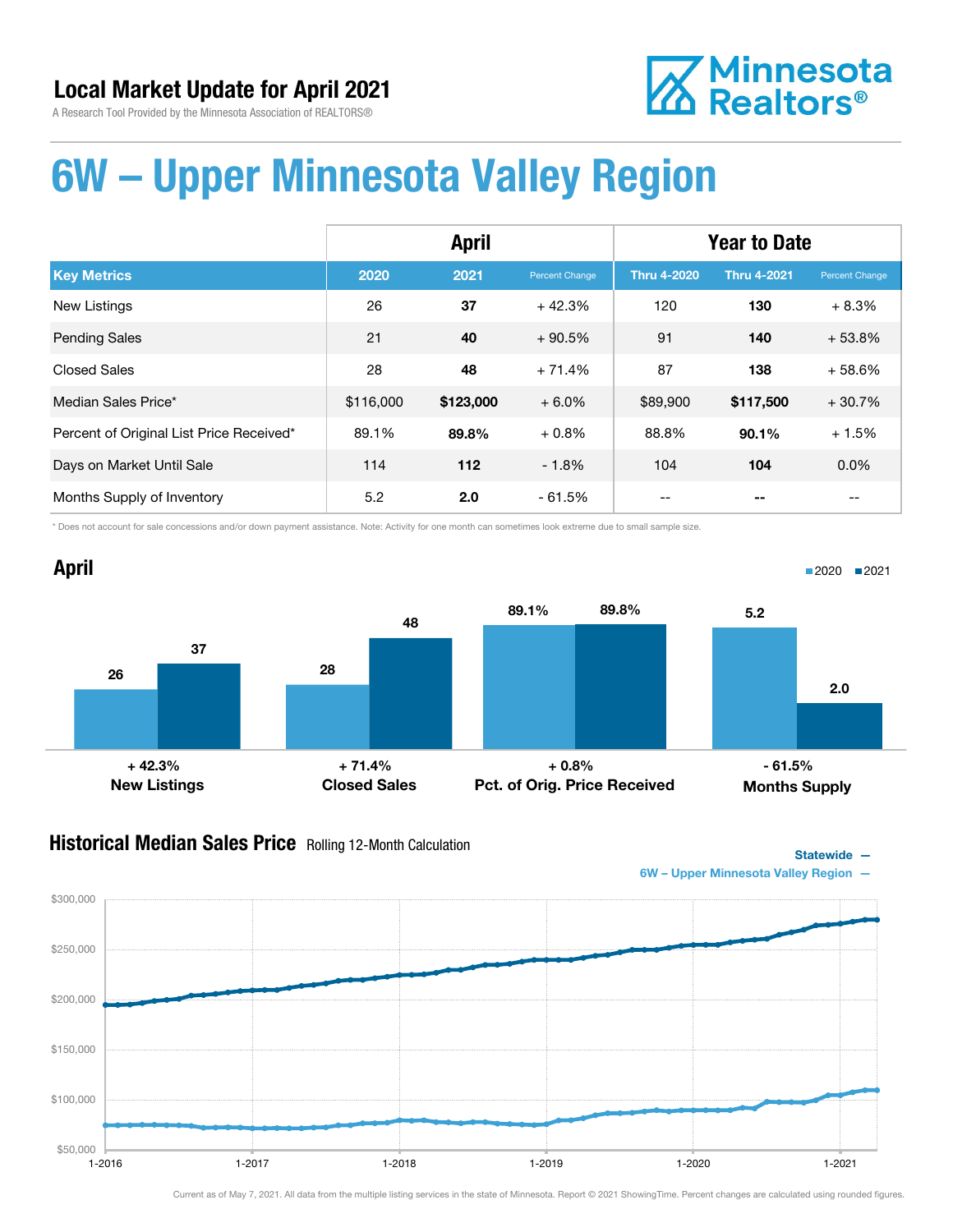A Research Tool Provided by the Minnesota Association of REALTORS®



# 7E – East Central Region

|                                          | <b>April</b> |           |                | <b>Year to Date</b> |                    |                |
|------------------------------------------|--------------|-----------|----------------|---------------------|--------------------|----------------|
| <b>Key Metrics</b>                       | 2020         | 2021      | Percent Change | <b>Thru 4-2020</b>  | <b>Thru 4-2021</b> | Percent Change |
| <b>New Listings</b>                      | 295          | 363       | $+23.1%$       | 1.077               | 1,047              | $-2.8%$        |
| <b>Pending Sales</b>                     | 252          | 314       | $+24.6%$       | 812                 | 922                | $+13.5%$       |
| <b>Closed Sales</b>                      | 216          | 228       | $+5.6%$        | 662                 | 732                | $+10.6%$       |
| Median Sales Price*                      | \$247.350    | \$270,000 | $+9.2%$        | \$230,000           | \$255,000          | $+10.9%$       |
| Percent of Original List Price Received* | 97.8%        | 102.5%    | $+4.8%$        | 96.8%               | 100.6%             | $+3.9%$        |
| Days on Market Until Sale                | 58           | 37        | $-36.2%$       | 62                  | 38                 | $-38.7%$       |
| Months Supply of Inventory               | 2.6          | 1.1       | $-57.7%$       | --                  |                    | --             |

\* Does not account for sale concessions and/or down payment assistance. Note: Activity for one month can sometimes look extreme due to small sample size.

#### April 295 216 363 228 New Listings Closed Sales 97.8% 102.5% Pct. of Orig. Price Received 2.6 1.1 Months Supply ■2020 2021  $+ 23.1\%$  - 5.6% + 5.6% + 4.8% + 4.8% + 5.6% + 4.8% + 5.6% + 5.6% + 5.6% + 5.6% + 5.6% + 5.6% + 5.6% + 5.6% + 5.6% + 5.6% + 5.6% + 5.6% + 5.6% + 5.6% + 5.6% + 5.6% + 5.6% + 5.6% + 5.6% + 5.6% + 5.6% + 5.6% + 5.6% + 5.6%

#### Historical Median Sales Price Rolling 12-Month Calculation



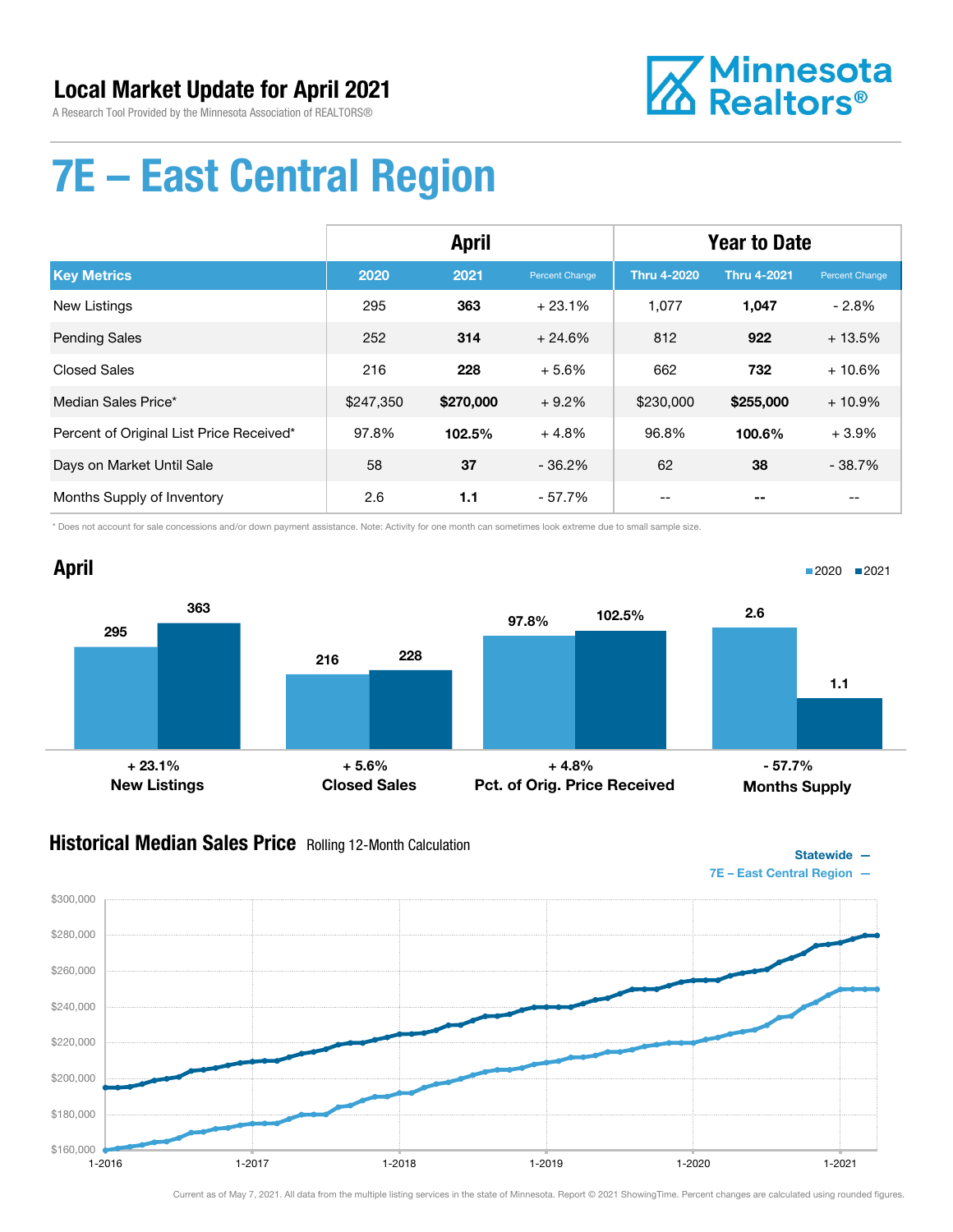A Research Tool Provided by the Minnesota Association of REALTORS®



# 7W – Central Region

|                                          | <b>April</b> |           |                | <b>Year to Date</b> |                    |                |
|------------------------------------------|--------------|-----------|----------------|---------------------|--------------------|----------------|
| <b>Key Metrics</b>                       | 2020         | 2021      | Percent Change | <b>Thru 4-2020</b>  | <b>Thru 4-2021</b> | Percent Change |
| New Listings                             | 857          | 893       | $+4.2%$        | 3.100               | 2,927              | $-5.6%$        |
| <b>Pending Sales</b>                     | 644          | 813       | $+26.2%$       | 2,204               | 2,565              | $+16.4%$       |
| <b>Closed Sales</b>                      | 582          | 640       | $+10.0\%$      | 1,715               | 1,925              | $+12.2%$       |
| Median Sales Price*                      | \$260,000    | \$295,625 | $+13.7%$       | \$246,000           | \$291,100          | $+18.3%$       |
| Percent of Original List Price Received* | 98.7%        | 102.2%    | $+3.5%$        | 97.7%               | 100.7%             | $+3.1%$        |
| Days on Market Until Sale                | 47           | 29        | $-38.3%$       | 58                  | 39                 | $-32.8%$       |
| Months Supply of Inventory               | 2.6          | 0.9       | $-65.4%$       | --                  |                    | --             |

\* Does not account for sale concessions and/or down payment assistance. Note: Activity for one month can sometimes look extreme due to small sample size.

#### April 857 582 893 640 New Listings Closed Sales 98.7% 102.2% Pct. of Orig. Price Received 2.6 0.9 Months Supply ■2020 2021  $+ 4.2\%$   $+ 10.0\%$   $+ 3.5\%$   $- 65.4\%$

#### **Historical Median Sales Price** Rolling 12-Month Calculation



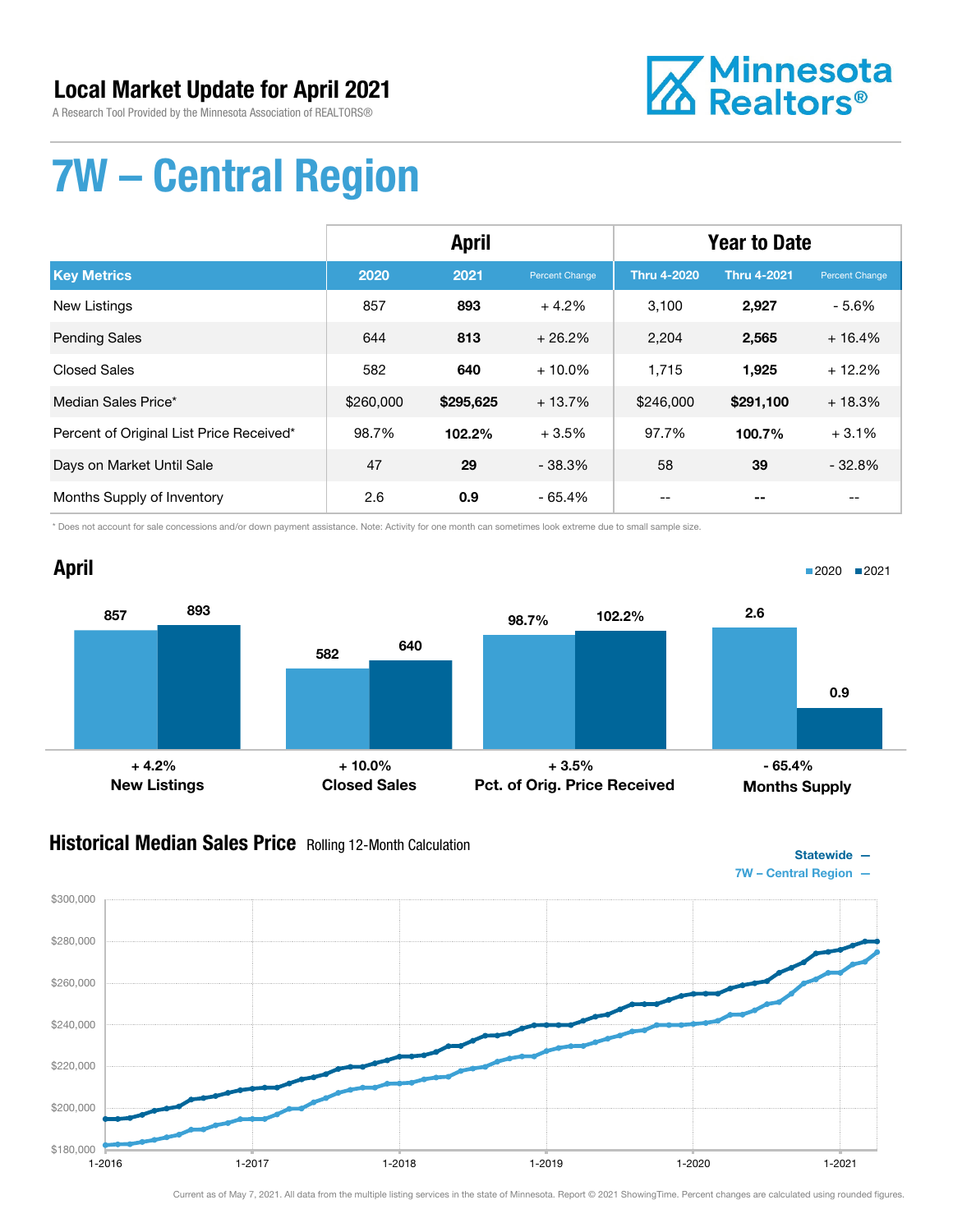A Research Tool Provided by the Minnesota Association of REALTORS®



## 8 – Southwest Region

|                                          | <b>April</b> |           |                | <b>Year to Date</b> |                    |                   |
|------------------------------------------|--------------|-----------|----------------|---------------------|--------------------|-------------------|
| <b>Key Metrics</b>                       | 2020         | 2021      | Percent Change | <b>Thru 4-2020</b>  | <b>Thru 4-2021</b> | Percent Change    |
| New Listings                             | 93           | 109       | $+17.2%$       | 343                 | 352                | $+2.6%$           |
| <b>Pending Sales</b>                     | 92           | 110       | $+19.6%$       | 291                 | 366                | $+25.8%$          |
| <b>Closed Sales</b>                      | 60           | 90        | $+50.0%$       | 230                 | 301                | $+30.9%$          |
| Median Sales Price*                      | \$126,700    | \$138,750 | $+9.5%$        | \$120,000           | \$135,000          | $+12.5%$          |
| Percent of Original List Price Received* | 91.0%        | 95.0%     | $+4.4%$        | 89.9%               | 93.6%              | $+4.1%$           |
| Days on Market Until Sale                | 118          | 76        | $-35.6%$       | 106                 | 82                 | $-22.6%$          |
| Months Supply of Inventory               | 3.8          | 1.8       | - 52.6%        | $- -$               | --                 | $\qquad \qquad -$ |

\* Does not account for sale concessions and/or down payment assistance. Note: Activity for one month can sometimes look extreme due to small sample size.



#### **Historical Median Sales Price** Rolling 12-Month Calculation



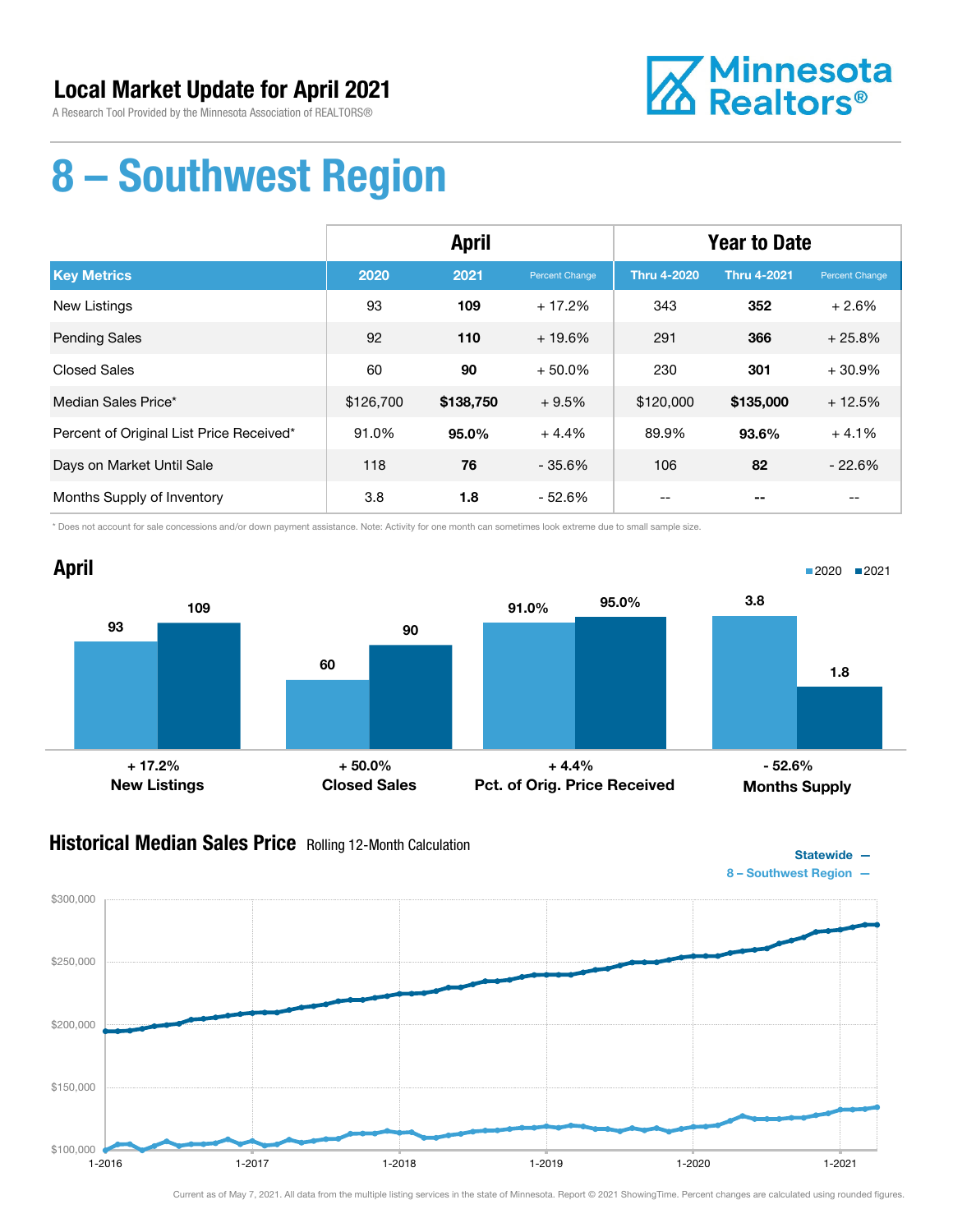A Research Tool Provided by the Minnesota Association of REALTORS®



# 9 – South Central Region

|                                          | <b>April</b> |           |                | <b>Year to Date</b> |                    |                       |
|------------------------------------------|--------------|-----------|----------------|---------------------|--------------------|-----------------------|
| <b>Key Metrics</b>                       | 2020         | 2021      | Percent Change | <b>Thru 4-2020</b>  | <b>Thru 4-2021</b> | <b>Percent Change</b> |
| <b>New Listings</b>                      | 304          | 349       | $+14.8%$       | 1,064               | 1,021              | $-4.0%$               |
| <b>Pending Sales</b>                     | 309          | 322       | $+4.2%$        | 952                 | 975                | $+2.4%$               |
| <b>Closed Sales</b>                      | 223          | 248       | $+11.2%$       | 708                 | 771                | $+8.9%$               |
| Median Sales Price*                      | \$192,500    | \$212,950 | $+10.6%$       | \$172,225           | \$195,000          | $+13.2%$              |
| Percent of Original List Price Received* | 95.1%        | 98.6%     | $+3.7%$        | 94.5%               | 97.1%              | $+2.8%$               |
| Days on Market Until Sale                | 114          | 80        | $-29.8%$       | 109                 | 81                 | $-25.7%$              |
| Months Supply of Inventory               | 2.7          | 1.0       | $-63.0%$       | --                  |                    | --                    |

\* Does not account for sale concessions and/or down payment assistance. Note: Activity for one month can sometimes look extreme due to small sample size.



#### **Historical Median Sales Price** Rolling 12-Month Calculation



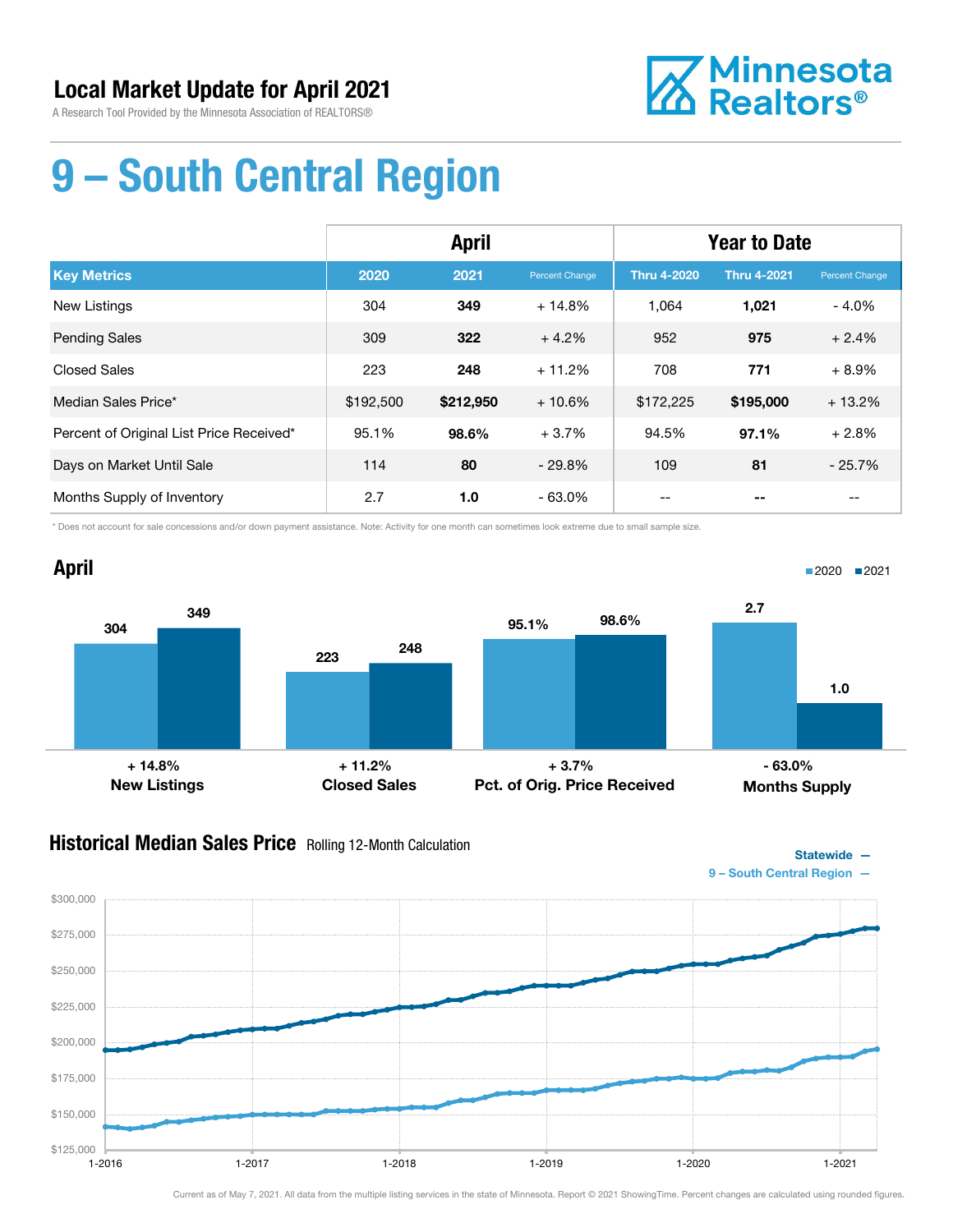A Research Tool Provided by the Minnesota Association of REALTORS®



## 10 – Southeast Region

|                                          | <b>April</b> |           |                | <b>Year to Date</b> |                    |                |
|------------------------------------------|--------------|-----------|----------------|---------------------|--------------------|----------------|
| <b>Key Metrics</b>                       | 2020         | 2021      | Percent Change | <b>Thru 4-2020</b>  | <b>Thru 4-2021</b> | Percent Change |
| New Listings                             | 690          | 834       | $+20.9%$       | 2,474               | 2,476              | $+0.1%$        |
| <b>Pending Sales</b>                     | 570          | 819       | $+43.7%$       | 2,079               | 2,392              | $+15.1%$       |
| <b>Closed Sales</b>                      | 506          | 566       | $+11.9%$       | 1,702               | 1,743              | $+2.4%$        |
| Median Sales Price*                      | \$220,000    | \$235,000 | $+6.8%$        | \$215,000           | \$230,000          | $+7.0%$        |
| Percent of Original List Price Received* | 98.0%        | 100.5%    | $+2.6%$        | 96.5%               | 98.9%              | $+2.5%$        |
| Days on Market Until Sale                | 63           | 36        | $-42.9%$       | 68                  | 45                 | $-33.8%$       |
| Months Supply of Inventory               | 2.3          | 0.9       | - 60.9%        |                     |                    |                |

\* Does not account for sale concessions and/or down payment assistance. Note: Activity for one month can sometimes look extreme due to small sample size.



#### **Historical Median Sales Price** Rolling 12-Month Calculation